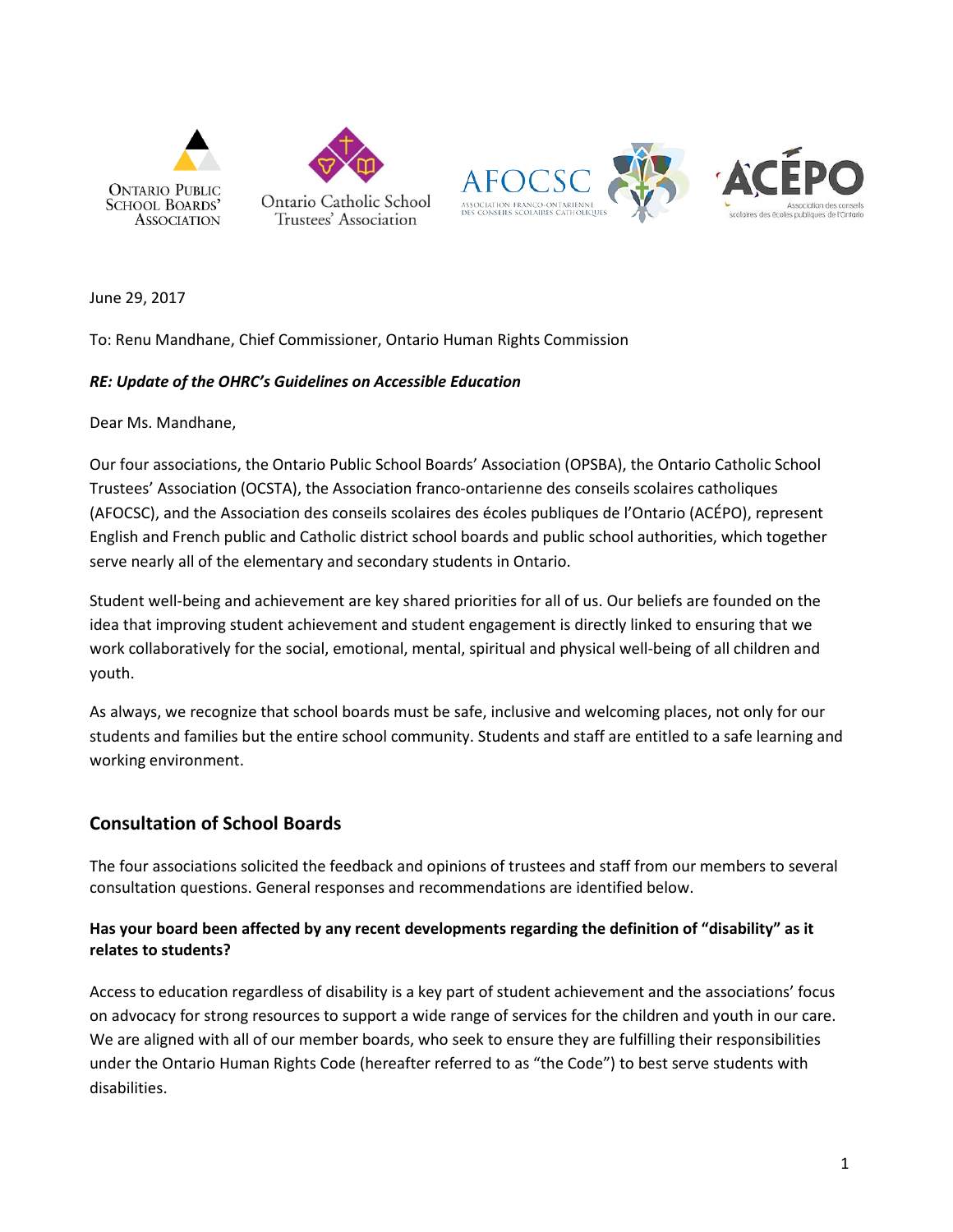Many boards are seeing a steady increase in the number of parent requests for educational assistance which may be related to the *Guidelines* as a whole rather than the specific definition. Under Duty to Accommodate in the *Guidelines*, it states: "*Once a disability-related need has been identified, or where a prima facie case of discrimination has been established, education providers have a duty to accommodate the needs of students with disabilities to allow them to access educational services equally, unless to do so would cause undue hardship."* The recent increase in educational assistance requests may stem from the interpretation of who and how the need is identified and then how the appropriate accommodation is determined. Many school boards have experienced an increase in the number of students impacted by mental health concerns who require some level of support, intervention, and outside services.

The definition of disability is very broad with respect to what constitutes a disability because it includes past, present and perceived conditions. While the number of applications to the Human Rights Tribunal of Ontario from some school boards has increased slightly over the past few years, it is not clear whether this increase is a direct result of the change in the definition.

There has also been an increase in the demand and request for the use of service animals by students in schools. Many boards have service animal procedures and adhere to the Code guidelines around this issue. However, as publicly funded school systems, we do need to consider competing rights for students and staff who have fears of service animals, cultural sensitivities, or physical or medical realities of their own. School boards are looking forward to the development by the Ministry of Education of an exemplary practice resource guide for the use of service animals in schools.

Finally, another recent development includes requests to accommodate staff/students by permitting the use of a prescribed dosage of medical marijuana while at school. We expect requests like these to become more prevalent as the federal legislation to legalize marijuana is enacted next year.

School boards will continue to review the definition of disability as changes and developments take place to be sure they have a clear and common understanding.

# **What type of medical information does your board require from a student requesting an accommodation? Is a medical diagnosis ever required?**

Our school boards receive and respond to accommodation requests in a timely manner to ensure students have access to the appropriate supports and resources. Individual student need is at the center of all accommodations to prevent and remove barriers to allow for access and inclusion. Planning takes place in collaboration with parents, school teams, itinerant teachers and outside agencies.

In general, medical diagnoses are required to provide accommodations in the context of physical disabilities such as hearing loss. This would be in the form of an audiological assessment and report from an Audiologist and/or Physician who is an Ear, Nose and Throat Specialist.

Depending on the nature of the accommodation request, other forms of medical information are often helpful in developing a more precise and individualized health management plan to meet the student's needs. For example, a prescription from an occupational or physiotherapist can be used to access specialized devices or treatment programs. Also, reports from a student's family doctor or psychiatrist are often helpful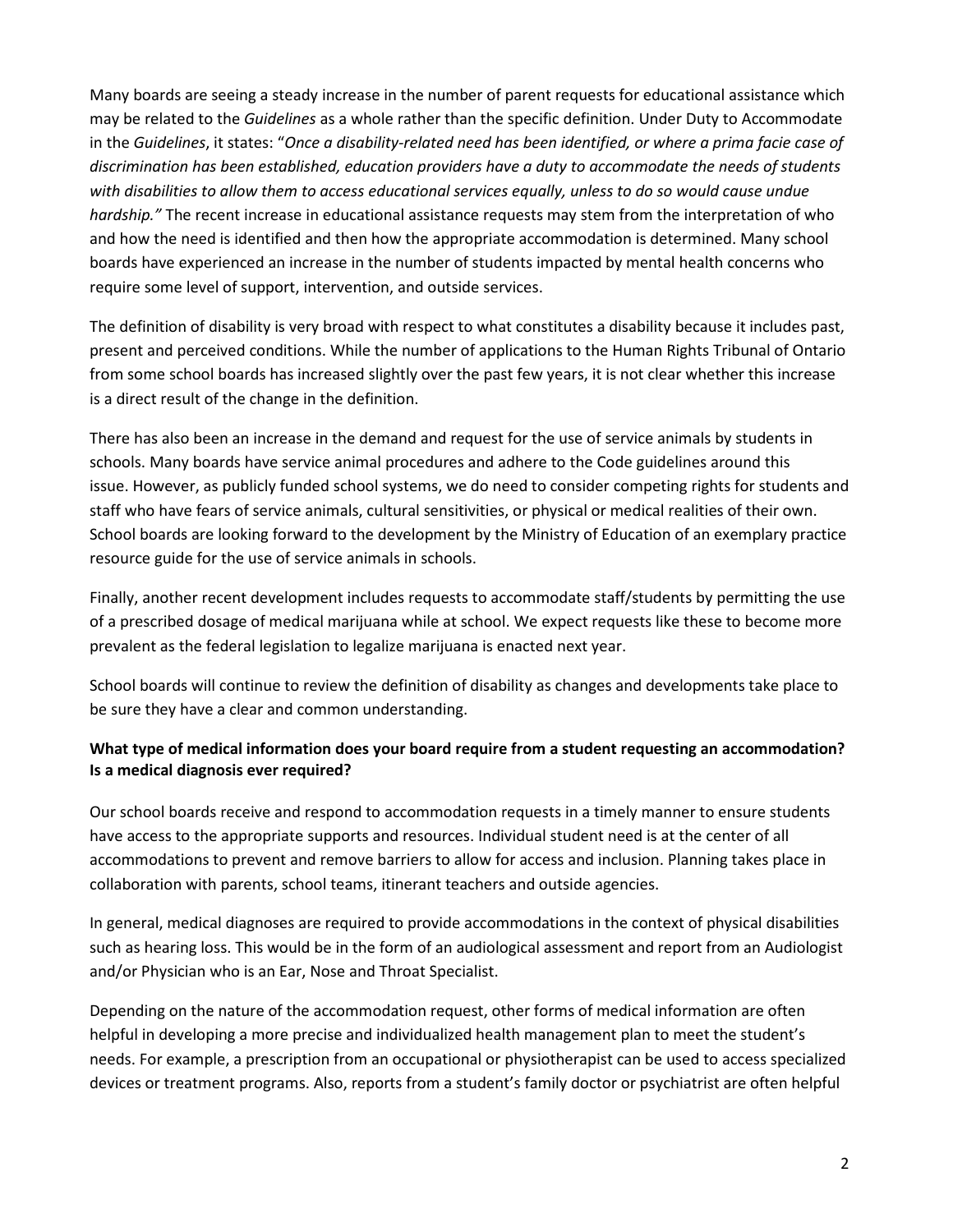in developing various accommodation plans. Many boards require a psychological educational assessment in order to formally have an Identification, Placement, and Review Committee (IPRC) held for a student.

When a disability is not immediately evident (such as a mental illness or learning disability) it becomes more challenging to obtain the specific medical information required to effectively accommodate the student. This is due to a number of factors, including the reluctance of parents/caregivers to sign two-way consents allowing information sharing with doctors or counsellors or a reluctance to provide any medical documentation whatsoever due to fears related to stigma, lack of privacy or lack of trust.

The Special Equipment Amount of the Ministry of Education's Grants for Student Needs does require a professional governed by a "college" to make a recommendation that equipment is essential to the student's learning. This could be a computer, walker, or augmentative device. Service Animal requests require a notation from a practitioner (in accordance with the *Accessibility for Ontarians with Disabilities Act, 2005* [AODA]) that states the animal is required to access the school (for a blind student) or the curriculum. Where an itinerant teacher is assigned (for students who are blind/low vision or deaf/hard of hearing) boards do require the medical documentation to ascertain the needs and resources required to support.

# **Has your board ever undertaken the duty to inquire about a student's disability-related accommodation needs, even if that student has not made a formal accommodation request? If yes, please elaborate on the reasoning behind the inquiry.**

Our member boards often offer accommodations to students. For example, this could include students who have significant anxiety, in order to support their learning and well-being, even if the student has not formally requested these accommodations. School teams, principals, resource and classroom teachers collaborate with parents/caregivers and the student to identify needs and to determine which strategies and/or accommodations will address the student's accessibility needs. This is facilitated through many forums such as preschool transition meetings, parent/teacher consultation, in-school team meetings, multidisciplinary case conferences, high school transition meetings, school entry interviews, etc.

Some parents/caregivers understand the system enough to make a formal request. However, school board practices assist in establishing those accommodations.

There are times when an educator/administrator suspects a disability (visible or invisible) and believes that a student may benefit from an accommodation. The accommodation process is a shared responsibility where meaningful dialogue occurs to discuss a student's needs. For example, an educator may see a student struggling or having difficulties. The teacher brings the student's needs to the School Resource Team (SRT) for a meeting with principal/vice-principal, special education resource teacher and other educators. Information is shared and potential accommodations/solutions are discussed with parents/caregivers. Recommendations on strategies and further assessments are proposed and acted on in a timely matter.

Boards responded that in order to accommodate some specific needs, they need to share information with health professionals, which would need parent/guardian approval. Clarity around confidentiality and information sharing should be addressed.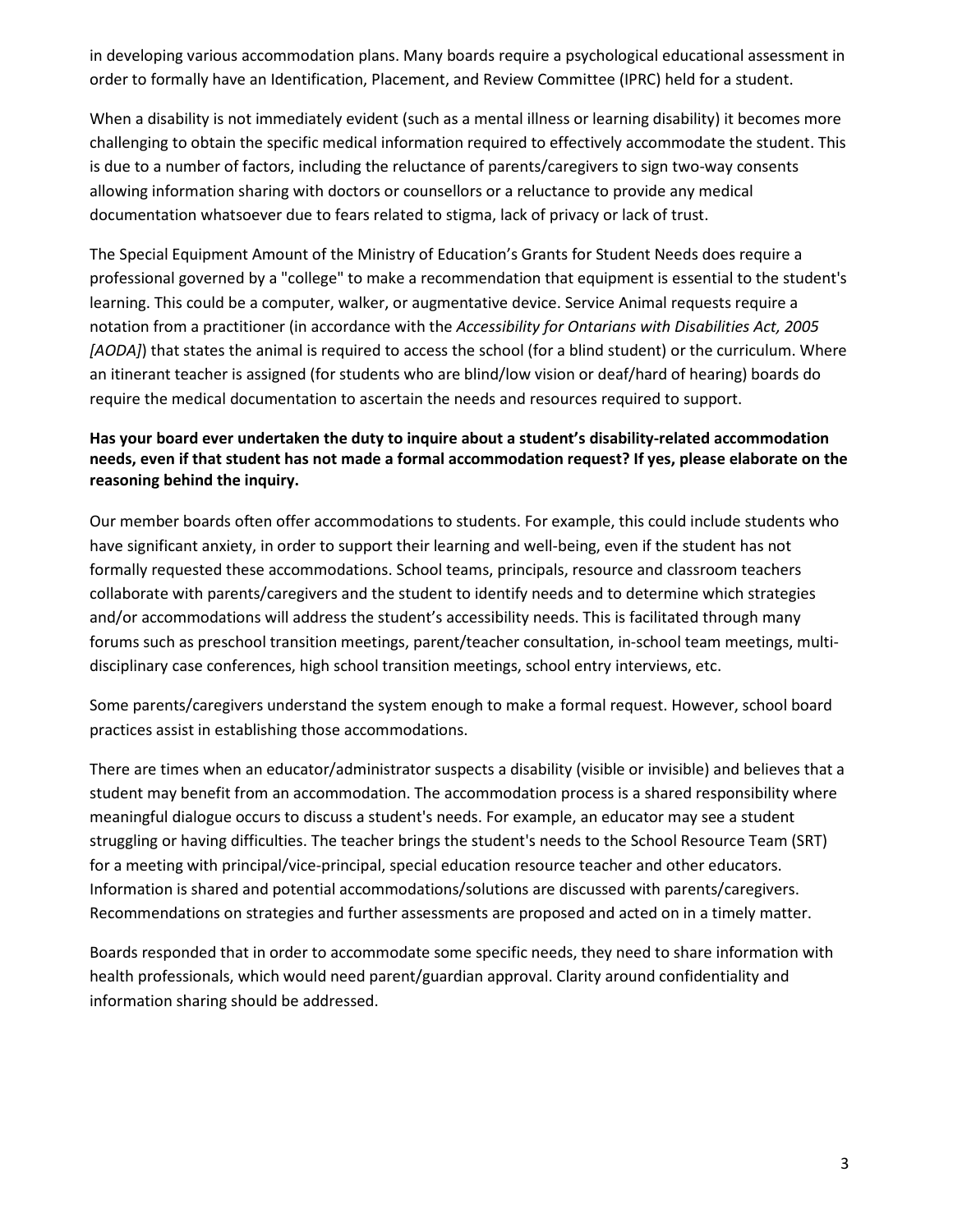### **Do you have any comments on how the Ontario Human Rights Code protected ground of "disability" intersects with other Code grounds? How might this intersection influence the way a student experiences discrimination and harassment?**

Through the ongoing development of programs, supports, service and resources to ensure all students feel safe, valued, respected and included, every effort is made by school boards to maximize the opportunity for our students to engage in learning. However, there may be times a student feels discriminated against due to visible, invisible, real or perceived disabilities. Students with disabilities that are evident may experience taunting, name-calling, or exclusion when the disability intersects with other code grounds that are evident (e.g., religious attire, language barriers/accents, colour). For example, in attempts to accommodate a student with a learning disability with an assistive technology device, a student may feel stigmatized and not want to use the device because that would highlight their need for support, especially in adolescence.

The interplay between Code-related accommodations is challenging in three respects:

- 1. Balancing the needs between two or more students with potentially conflicting accommodation needs; and
- 2. The interconnectivity between appropriately programming for students of different cultural backgrounds while attempting to accommodate a disability. It is not uncommon for allegations that a school board has not properly accommodated a disability to be interwoven with competing allegations based on other protected grounds under the Code; and
- 3. Limitations based on Privacy Laws for disclosure of information to affected parties without consent from the person receiving accommodation, specifically in the case of accommodation based on disability.

# **When, if ever, should the right to accommodation be balanced with the rights of other affected people (e.g. school board employees)?**

Under the Code, every student with a disability is entitled to accommodation up to the point of undue hardship. The Code sets out only three elements that may be considered in assessing whether an accommodation would cause undue hardship:

- Cost
- Outside sources of funding, if any
- Health and safety requirements, if any

School boards strive to reach a balance and find accommodations that work for everyone. Part of the challenge is that students and their families can sometimes expect "the best" accommodation, whereas a board's obligation is to provide "reasonable" accommodation. As a result, finding that intersection between competing rights and expectations can meet resistance from families because the "reasonable" accommodation is not their preferred outcome.

The question of undue hardship is complex and yet critical. In particular, the potential costs to support a student who has a right to be accommodated can be debilitating in a small school board without access to the services, agencies and funding available in larger urban centers.

The needs of the individuals affected must be brought into consideration when meeting the accommodation needs of a student. This is often done on a case-by case basis and is based on the individual needs for each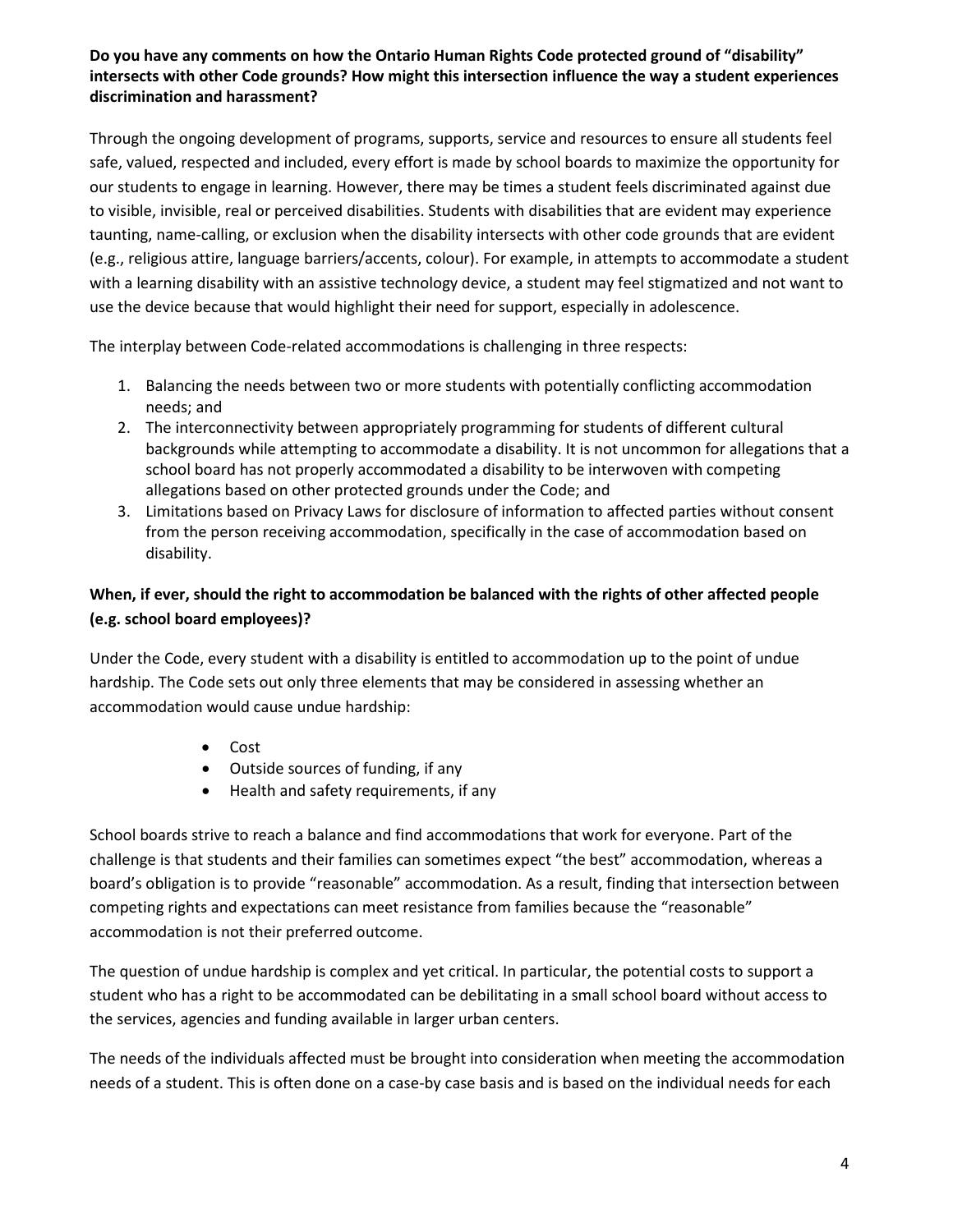student being accommodated, as well as the needs of the affected people in order to come to a consensus appropriate for all individuals concerned.

From a human resources perspective, school boards can find themselves in a position where the right to an accommodation of a student may need to be balanced with other students and staff members. If the accommodation of a student would cause hardship to an employee, options should be explored.

All options where there is a conflict are explored, including the relocation of staff if required due to an allergy. When students bring in food and others have an allergy, it is even more complicated when the food is valued by the student's background, culture or ethnicity.

The right to accommodate also needs to be informed by our collective commitment to welcoming and inclusive environments and the perception of safety (or harm) advanced by peers, parents, and workers.

### **Other Comments**

In order to create a barrier-free learning environment, school boards need to be given more financial flexibility and resources to assist with accessibility compliance. Meeting all of the standards in all schools, particularly older schools, is extremely costly and adequate funds have not been provided to boards, which creates an undue financial hardship to the board.

The Commission should consider reintroducing processes to pay for respondents' costs when an application is found to be trivial, frivolous and/or vexatious. Most importantly, while the duty to accommodate is everexpanding, the resources available to school boards to meet the growing needs remain insufficient. In particular, as it relates to accommodating medical needs, the school board does not employ medical professionals and thus, such accommodations are increasingly challenging, or potentially amount to undue hardship.

We would suggest that a common definition for 'disability' be adopted by all stakeholders. For the OHRC definition we would recommend the use of clear and concise language and refrain from terms such as "and other conditions."

Further comment in the revised *Guidelines* concerning how accommodation applies to extra-curricular programming offered by schools outside of the school day, and also how to apply standards for accommodations in program environments that are highly digitized, would be helpful.